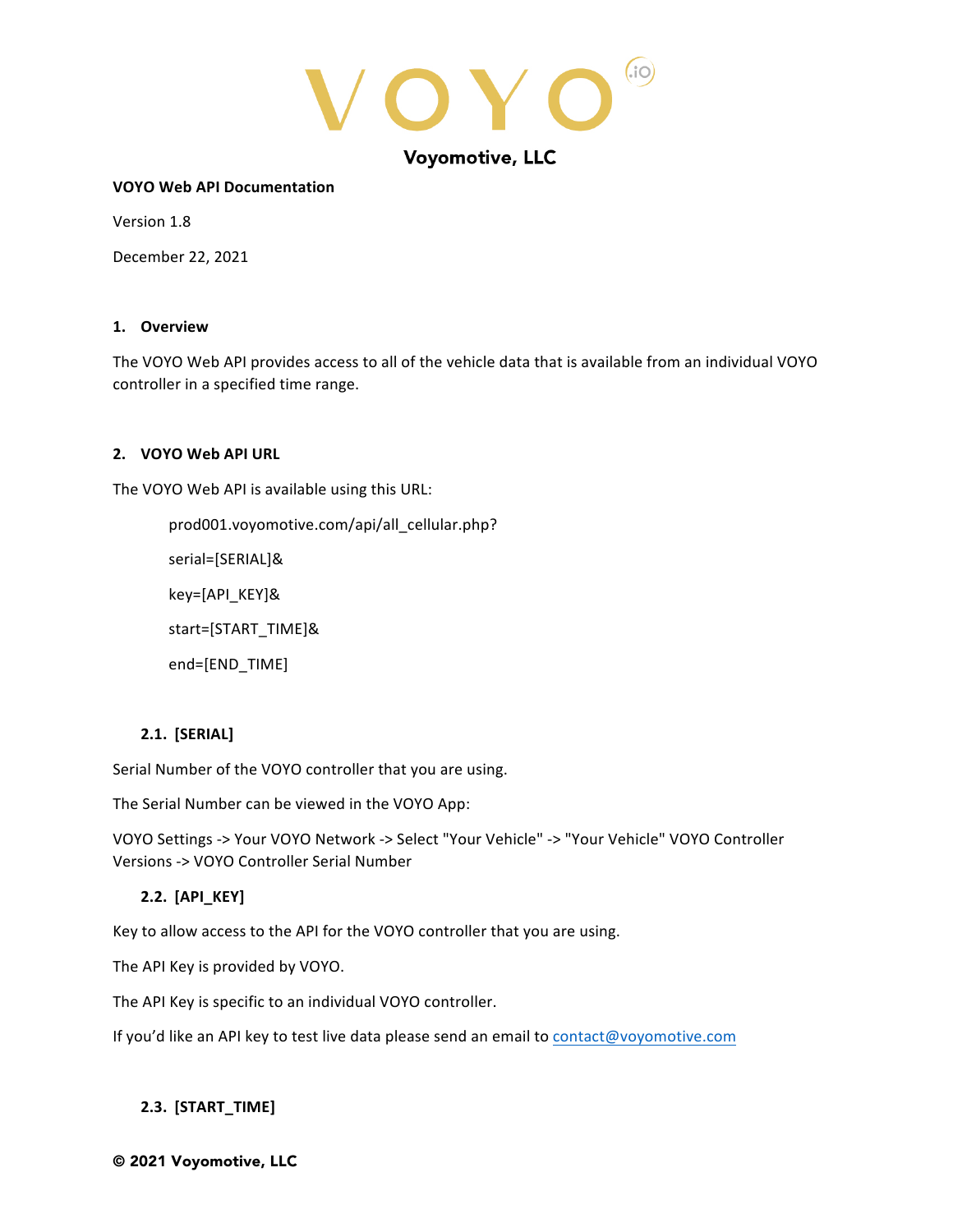$\sqrt{\mathbf{O}}$  $(i)$ 

Start Time for the data range.

Start Time can be entered in Unix Epoch Time (UTC).

For example, a Start Time of 1483228800 provides a start time of January 1, 2017 at midnight, GMT.

Start Time can also be entered in seconds relative to the current time.

For example, a Start Time of -3600 provides a start time of 1 hour prior to the current time.

# **2.4. [END\_TIME]**

End Time for the data range in Unix Epoch Time (UTC).

End Time can be entered in Unix Epoch Time (UTC).

For example, an End Time of 1493596800 provides an end time of May 1, 2017 at midnight, GMT.

End Time can also be entered in seconds relative to the current time.

For example, an End Time of 0 provides an end time that is the current time.

# **2.5. Example URLs**

Example URL:

https://prod001.voyomotive.com/api/all\_cellular.php?serial=500243&key=BMZACAYKrVQWM6VNwSx5 &start=1628627340&end=1628630940

Requests all of the data that is available from:

Serial Number 500243

Accessed with API Key BMZACAYKrVQWM6VNwSx5

With a Start Time of 8/10/2021 20:29:00 GMT

With an End Time of 8/10/2021 21:29:00 GMT

Example URL:

https://prod001.voyomotive.com/api/all\_cellular.php?serial=500243&key=BMZACAYKrVQWM6VNwSx5 &start=-3600&end=0

Requests all of the data that is available from: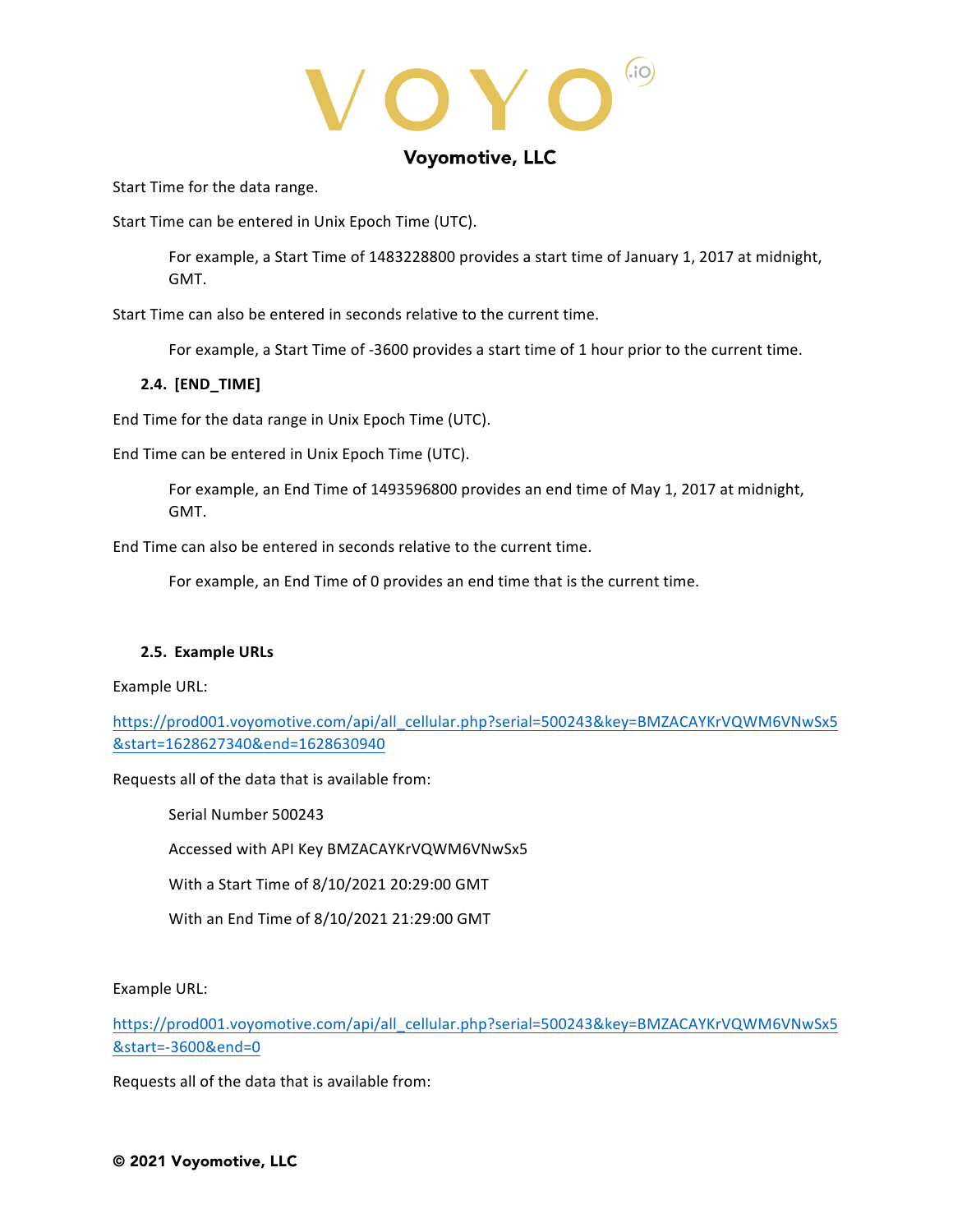YO  $(i)$ 

Serial Number 500243

Accessed with API Key BMZACAYKrVQWM6VNwSx5

With a Start Time of 1 hour prior to the current time

With an End Time that is the current time

# **3. Data Returned**

All data is returned in JavaScript Object Notation (JSON).

All of the data for an individual VOYO Controller Serial Number that is available for the given time range is returned.

There are three types of data returned: VIN, events, and raw data.

# **3.1. VIN**

VIN provides the 17-digit Vehicle Identification Number (VIN) of the vehicle that the data is returned from.

The VIN that is returned is the most recent VIN that was received prior to the provided [END\_TIME]. If the VOYO Controller was installed on multiple vehicles during a given time range, only the most recent VIN that was received prior to the provided [END\_TIME] is returned.

Format: "DDDDDDDDDDDDDDDDDDD", where D are the 17 digits of the VIN that is returned

Example: "1P3ES42Y3WD641171"

# **3.2. Events**

Events provide the data for specific vehicle conditions that occurred. Examples include ABS Braking and Vehicle Hard Braking. Events can be determined based on an individual vehicle data parameter, or from a combination of vehicle data parameters.

# **3.3. Raw Data**

Raw data contains the individual data parameters that are available from the vehicle.

# **3.4. Data Returned Format**

The VIN, events, and raw data are returned in this JSON format:

{"SERIAL-vin":"",

"SERIAL-events":[{}],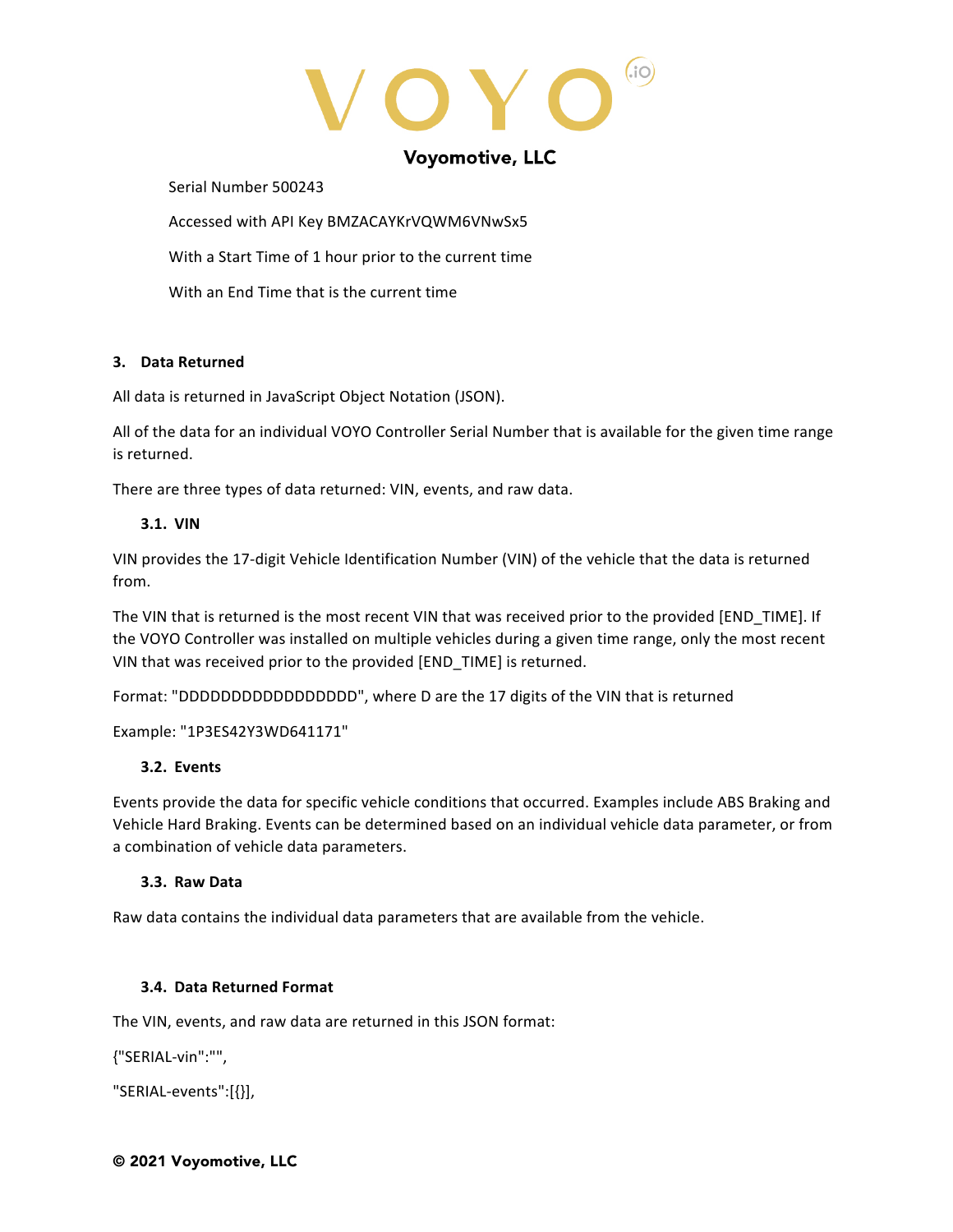YO  $(i)$ 

"SERIAL-data":[{}]}

SERIAL is the Serial Number of the VOYO controller that you are using.

# **4. Types of Events**

The types of events that are returned are:

# **4.1. "ABS":[]**

Vehicle anti-lock braking system (ABS) was active

# **4.2. "Traction":[]**

Vehicle traction control system was active

# **4.3. "Stability":[]**

Vehicle stability control system was active

# **4.4. "Swerve":[]**

Vehicle experienced a large change in steering wheel input while traveling greater than 20 mph

# **4.5. "Hard Braking":[]**

Vehicle experienced a large deceleration while traveling greater than 20 mph

# **4.6. "DTC":[]**

Vehicle diagnostic trouble code (DTC) was set

# **4.7. Event Types Data Returned Format**

The event types are returned in this JSON format:

{"SERIAL-events":[{"ABS":[],"Traction":[],"Stability":[],"Swerve":[],"Hard Braking":[],"DTC":[]}],

# **5. Data Associated with an Event**

When an event occurs, data associated with the event is stored.

The GPS latitude, GPS longitude, and GPS time are associated with every type of event. This data is returned for every event that has occurred.

If no events occurred for a given type of event, no associated data is returned.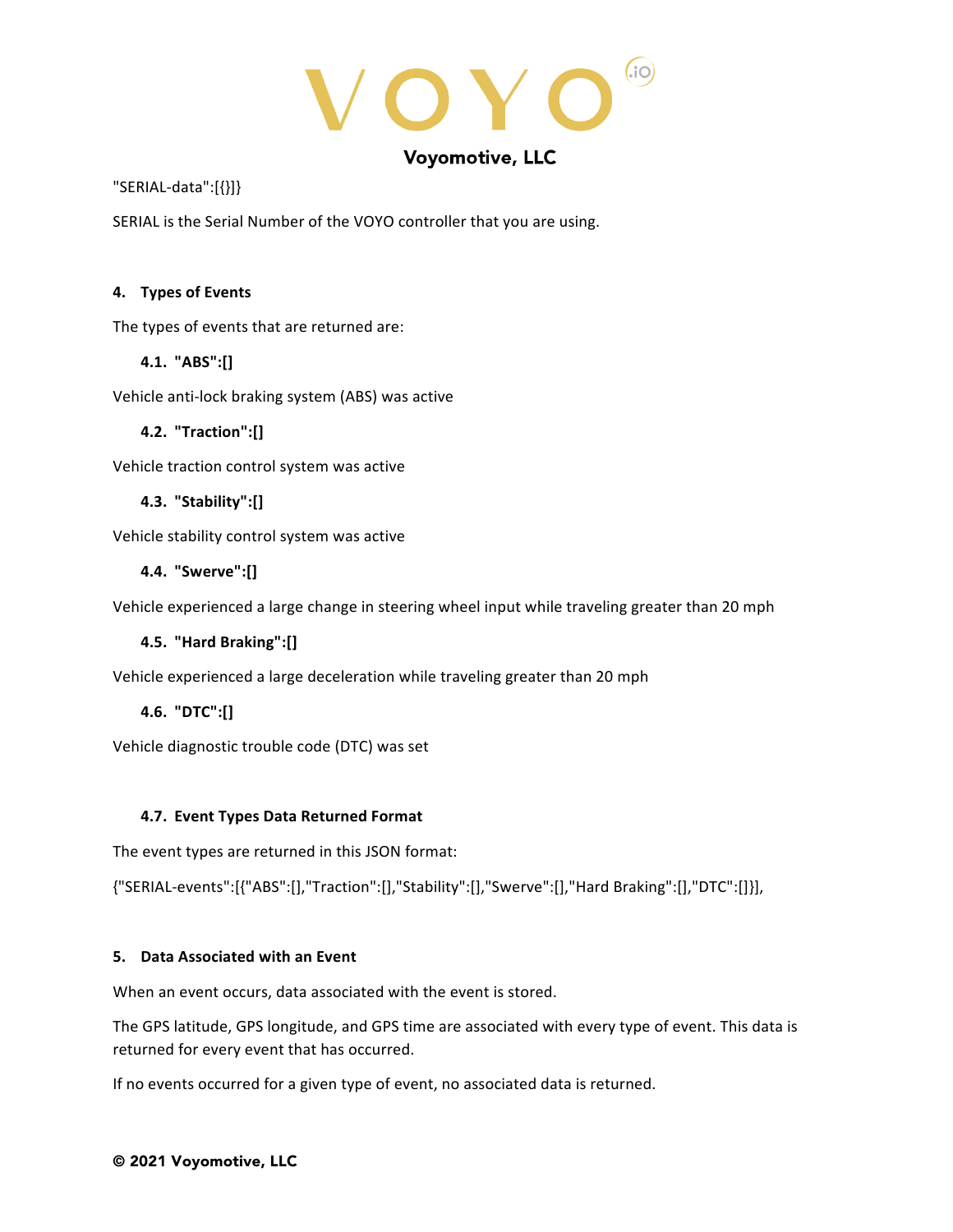YO  $(i)$  $\bigodot$ 

# **5.1. "lat":**

GPS latitude coordinate of the vehicle where the event occurred

Resolution: 0.00000001 degrees

Minimum: -90.00000000 degrees

Maximum: +90.00000000 degrees

#### Example: "42.23106800"

0.0 if GPS latitude coordinate is not available

# **5.2. "lon":**

GPS longitude coordinate of the vehicle where the event occurred

Resolution: 0.00000001 degrees

Minimum: -180.00000000 degrees

Maximum: +180.00000000 degrees

Example: "-83.73893500"

0.0 if GPS longitude coordinate is not available

**5.3. "time":**

GPS time that the event occurred

Format: "YYYY-MM-DD HH:MM:SS"

Resolution: 1 second

Example: "2017-03-29 16:32:11"

0.0 if time event occurred is not available

# **5.4. "code":**

Diagnostic trouble code (DTC) number (only returned for DTC event type)

Format: "LNNNN", where L is 1 digit DTC letter (P, C, B, or U) and N is 4 digit DTC number

Example: "P1682"

# **5.5. Data Associated with an Event Return Format**

Data associated with an event is returned in this JSON format: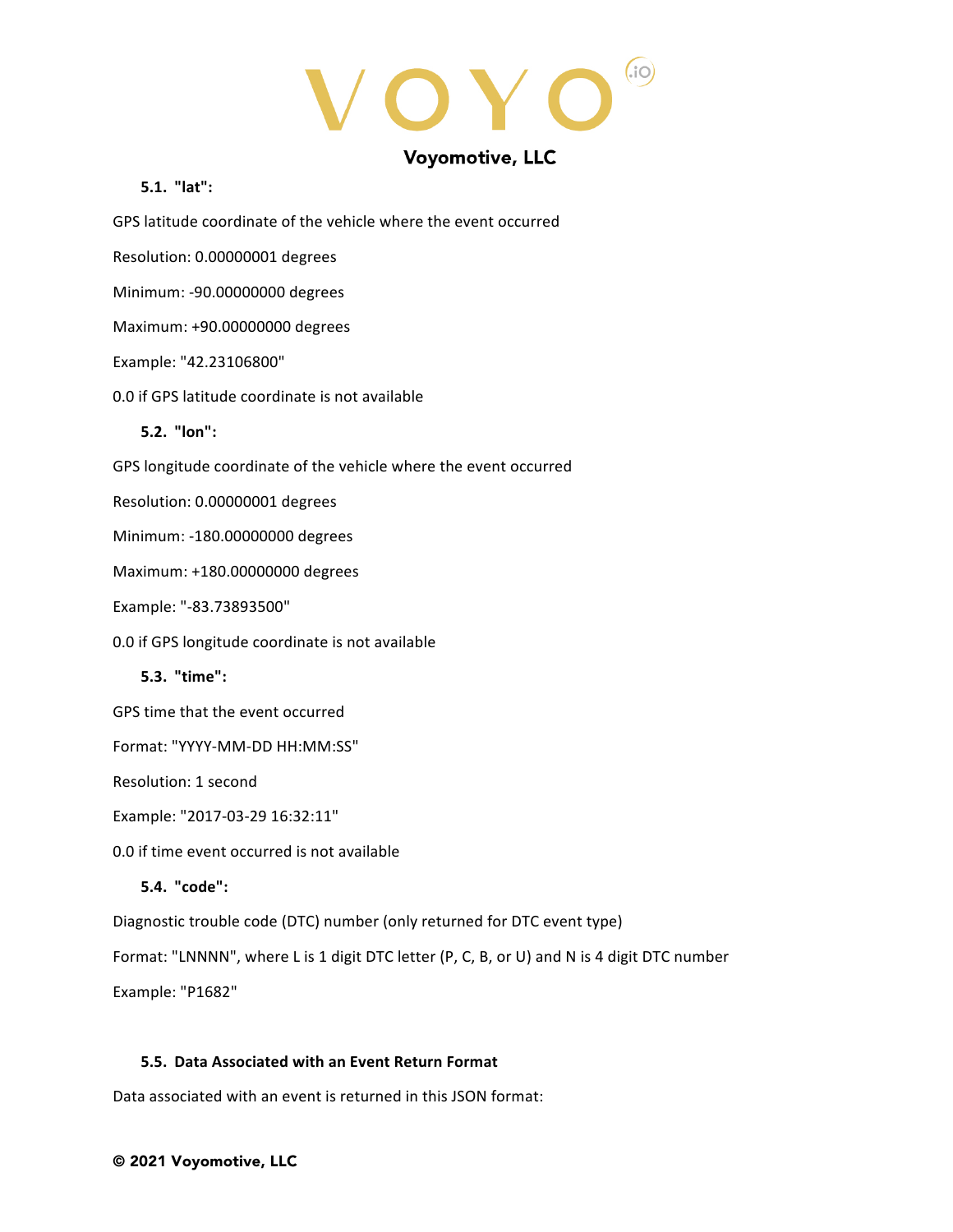(i)  $\bigcap$ 

{"SERIAL-events":[{"EVENT\_1":[

{"lat":"LATITUDE\_COORDINATE\_1","lon":"LONGITUDE\_COORDINATE\_1","time":"TIME\_1"}, {"lat":"LATITUDE\_COORDINATE\_N","lon":"LONGITUDE\_COORDINATE\_N","time":"TIME\_N"}], "EVENT\_N":[ {"lat":"LATITUDE\_COORDINATE\_1","lon":"LONGITUDE\_COORDINATE\_1","time":"TIME\_1"},

{"lat":"LATITUDE\_COORDINATE\_N","lon":"LONGITUDE\_COORDINATE\_N","time":"TIME\_N"}]}],

# **5.6. Example Event Data Returned**

Example event data returned:

{"2000-events":[{"ABS":[],

"Traction":[{"lat":"42.23106800","lon":"-83.73893500","time":"2017-05-01 16:32:11"}],

"Stability":[{"lat":"42.28175500","lon":"-83.75875000","time":"2017-05-02 00:08:58"},

{"lat":"0.00000000","lon":"0.00000000","time":"2017-05-03 11:25:55"}],

"Swerve":[],"Hard Braking":[],

"DTC":[{"lat":"42.20440400","lon":"-83.76824000","time":"2017-05-06 00:00:56","code":"P1682"}]}],

At GPS Time 16:32:11 on May 1; a Traction event was stored with latitude and longitude data.

At GPS Time 00:08:58 on May 2; a Stability event was stored with latitude and longitude data.

At GPS Time 11:25:55 on May 3; a Stability event was stored without latitude or longitude location data.

At GPS Time 00:00:56 on May 6; a DTC event with DTC number P1682 was stored with latitude and longitude data.

Zero ABS, Swerve, and Hard Braking events were stored.

# **6. Raw Data**

Raw data is also returned. Each of the raw data individual data parameters that are available from the vehicle are associated with a timestamp. The timestamp is the GPS time when the individual data parameter was stored, with a resolution of 1 second.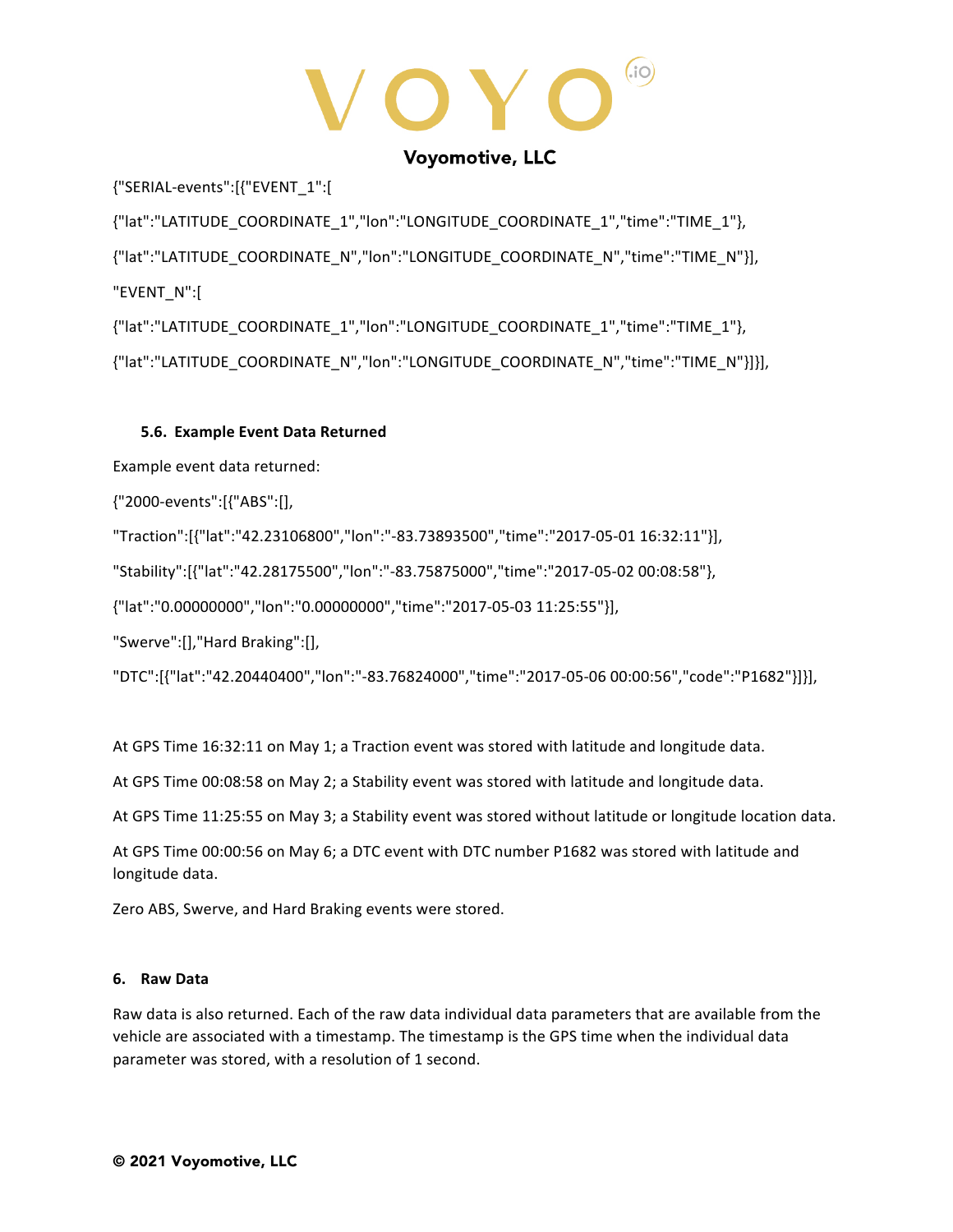$(i)$  $\bigcap$ 

#### **6.1. GPS Timestamp Format**

The GPS timestamp is always returned in with the raw data in this JSON format:

Format: "gps\_time":"YYYY-MM-DD HH:MM:SS"

Resolution: 1 second

Example: "gps\_time":"2017-03-29 16:32:11"

# **6.2. Raw Data Returned**

All of the individual data parameters available at a given GPS timestamp are returned.

If an individual data parameter was not available at a given GPS timestamp, it is not returned. If an individual data parameter is not supported on a given vehicle, it is not returned.

The individual data parameters that are returned are available as values or as a series of states, depending on the type of individual data parameter.

Individual data parameters available as values have a specified resolution, minimum, maximum, and units.

Individual data parameters available as states have a specified series of states, up to 14 states.

The addendum Voyo Web API spreadsheet has the complete list of individual data parameters available.

# **6.3. Raw Data Returned Format**

The raw data is returned in this JSON format: "SERIAL-data":[{"gps\_time\_1":"YYYY-MM-DDHH:MM:SS", "RAW\_DATA\_PARAMETER\_1":"RAW\_DATA\_VALUE\_1", "RAW\_DATA\_PARAMETER\_N":"RAW\_DATA\_VALUE\_N"}, {"gps\_time\_N":"YYYY-MM-DD HH:MM:SS", "RAW\_DATA\_PARAMETER\_1":"RAW\_DATA\_VALUE\_1", "RAW\_DATA\_PARAMETER\_N":"RAW\_DATA\_VALUE\_N"}]}

# **6.4. Example Raw Data Returned**

Example raw data returned: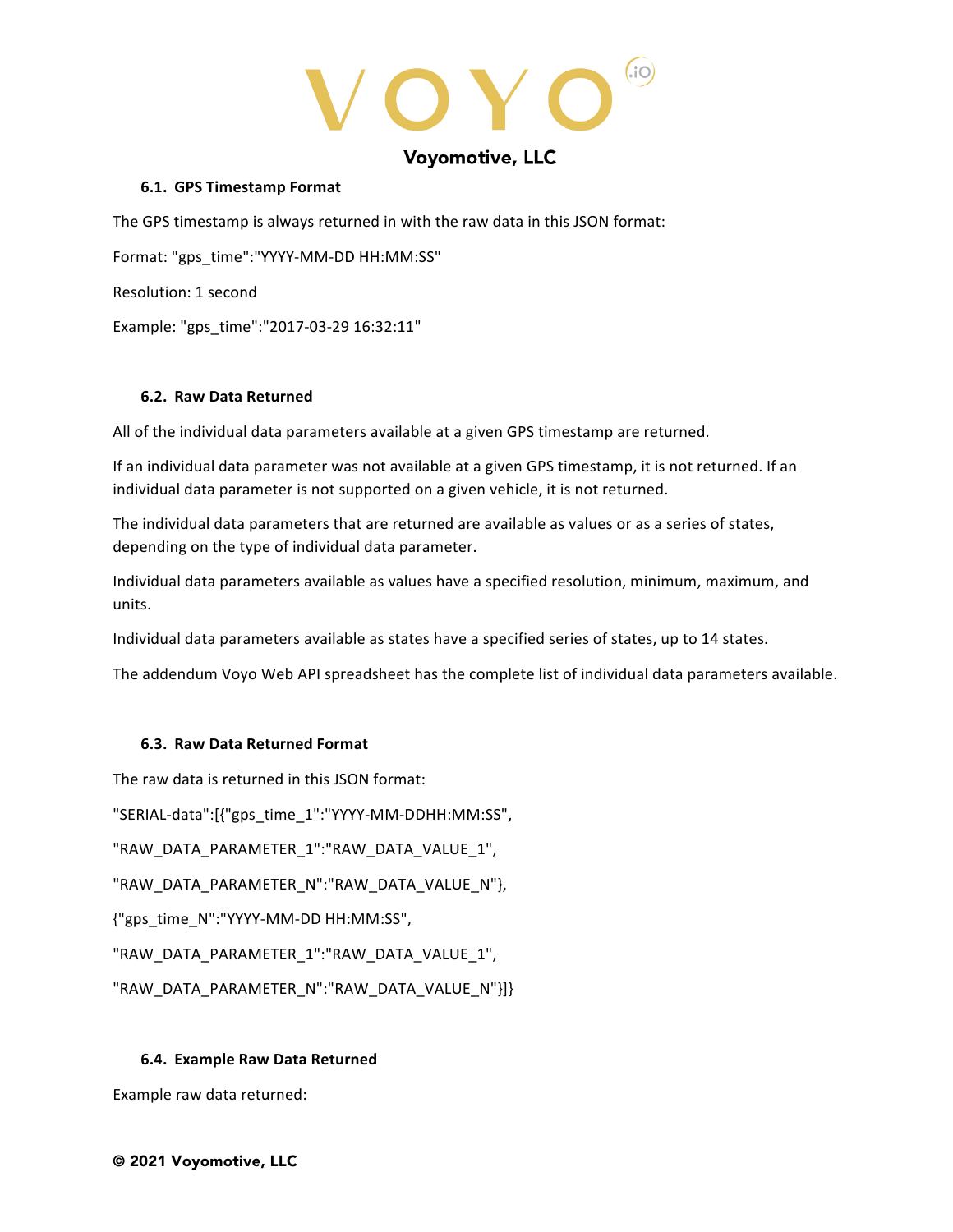$(i)$ Y O

"2000-data":[

{"gps\_time":"2017-03-27 18:02:56","latitude":"42.24127200","longitude":"- 83.57084600","speed":"0.00"},

{"gps\_time":"2017-03-27 18:02:57","latitude":"42.24127200","longitude":"- 83.57084600","battery\_voltage":"1484","fuel\_level":"96.8627","ambient\_air\_temp":"20.00","barometri c\_pressure":"99.00","engine\_coolant\_temp":"58.00","key\_position":"on","engine\_running":"running"}]}

At GPS Time 18:02:56 on Mar 27; the latitude, longitude, and speed individual data parameters were stored. 

The next second, at GPS Time 18:02:57; the latitude, longitude, battery voltage, fuel level, ambient air temperature, barometric pressure, engine coolant temperature, key position, and engine running individual data parameters were stored.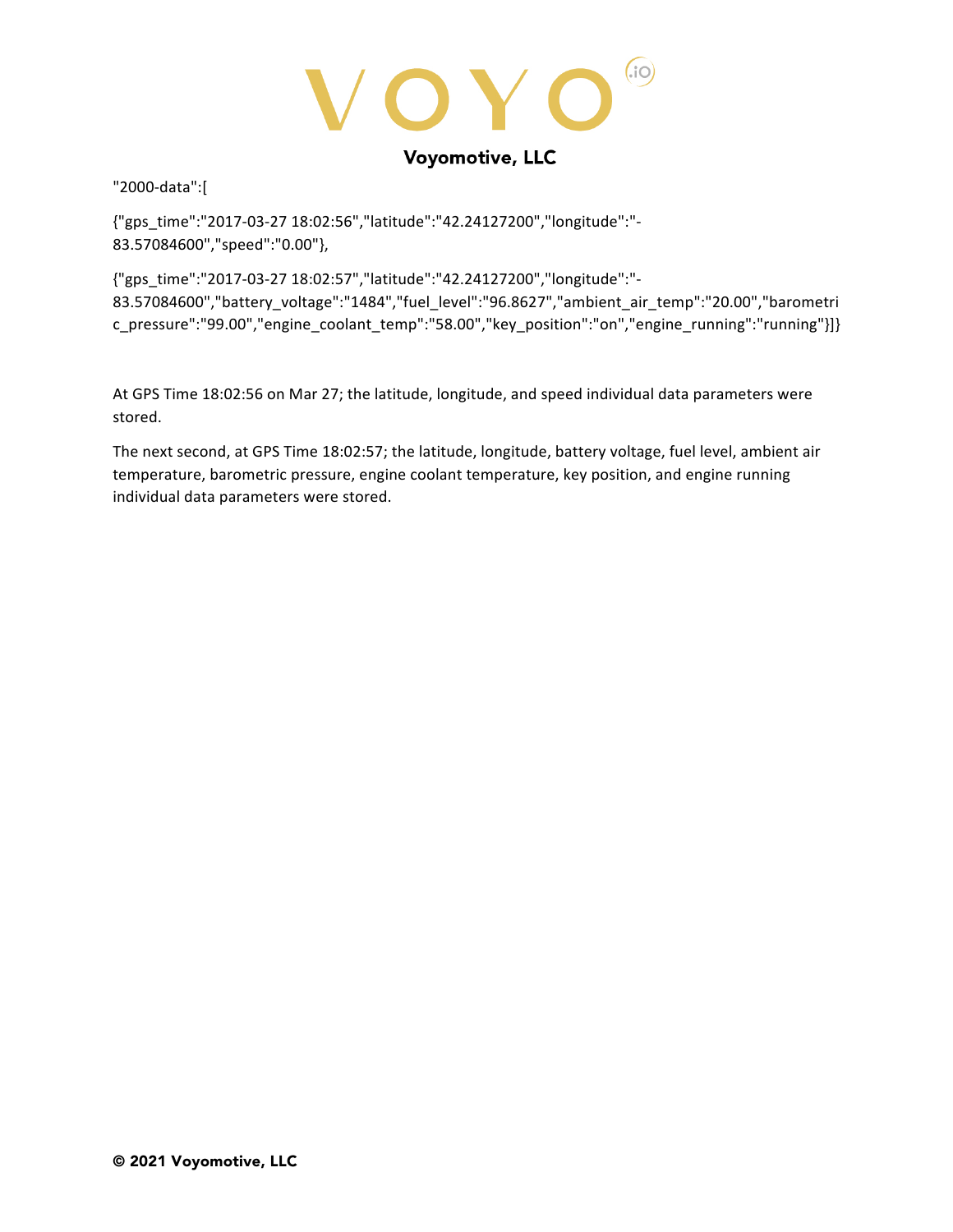# VOYO®

# Voyomotive, LLC

# **7. Change Log**

| <b>Version</b> | Date         | <b>Author</b> | <b>Change Log</b>                                           |
|----------------|--------------|---------------|-------------------------------------------------------------|
| 1.8            | Dec 22, 2021 | Adam Sloan    | Remove inactive links                                       |
| 1.7            | Oct 9, 2021  | Adam Sloan    | Add cellular support and update example                     |
| 1.6            | Apr 16, 2021 | Adam Sloan    | Add monitor_status, engine_oil_temperature, fuel_trim,      |
|                |              |               | oxygen_sensor                                               |
| 1.5            | Oct 1, 2020  | Adam Sloan    | Add parameters lft temp, rft temp, lrt temp, rrt temp       |
| 1.4            | Sep 20, 2019 | Adam Sloan    | Add Section 7. Commands                                     |
|                |              |               | <b>Update Example URLs</b>                                  |
| 1.3            | Aug 4, 2017  | Adam Sloan    | Add parameter 'mil' Malfunction indicator lamp              |
|                |              |               |                                                             |
| 1.2            | Jun 26, 2017 | Adam Sloan    | Provide 0.0 if GPS coordinate is not available, not NULL as |
|                |              |               | previously indicated                                        |
| 1.1            | Jun 2, 2017  | Adam Sloan    | Add VIN to types of data returned                           |
|                |              |               | Add Section 3.1 VIN                                         |
|                |              |               | Remove sentence "[API_KEY] A unique API Key is needed for   |
|                |              |               | each VOYO controller that you have" from Section 2.2.       |
| 1.0            | May 16, 2017 | Adam Sloan    | Initial release                                             |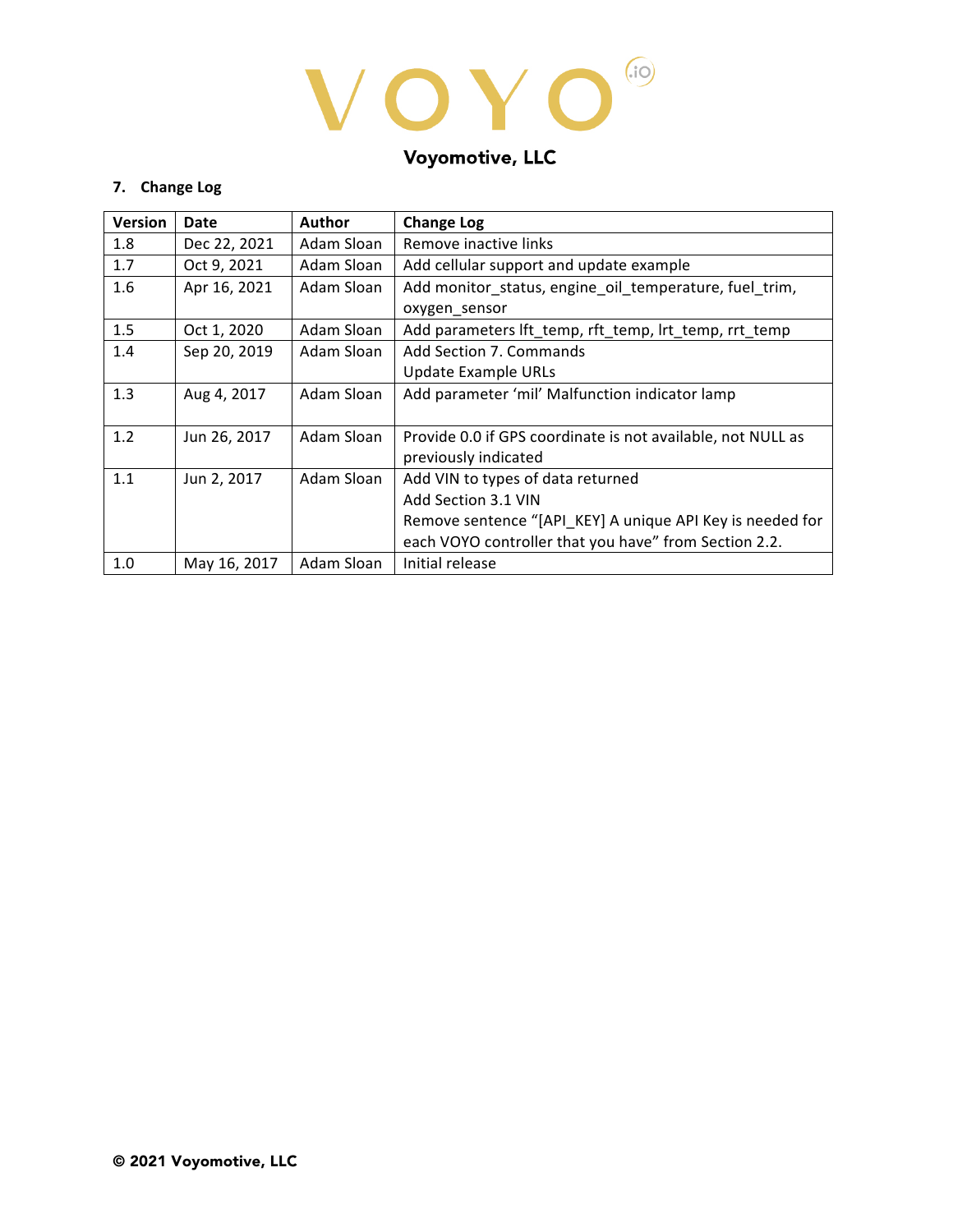|                         | А                         |            |                | D             |                 |               | G           |             |                |               |              |                 | M                                                                  |
|-------------------------|---------------------------|------------|----------------|---------------|-----------------|---------------|-------------|-------------|----------------|---------------|--------------|-----------------|--------------------------------------------------------------------|
| $\mathbf 1$             |                           | Values     |                |               |                 | <b>States</b> |             |             |                |               |              |                 |                                                                    |
| $\overline{2}$          | Parameter                 | Resolution | Minimum        | Maximum       | <b>Units</b>    | State 1       | State 2     | State 3     | State 4        | State 5       | State 6      | State 7+        | <b>Description</b>                                                 |
| $\overline{\mathbf{3}}$ | gps time                  |            |                |               | seconds         |               |             |             |                |               |              |                 | YYYY-MM-DD HH:MM:SS                                                |
| 4                       | latitude                  | 0.00000001 | $-90.00000000$ | +90.00000000  | degrees         |               |             |             |                |               |              |                 | GPS latitude coordinate                                            |
|                         |                           |            |                |               |                 |               |             |             |                |               |              |                 |                                                                    |
|                         | 5 longitude               | 0.00000001 | 180.00000000   | +180.00000000 | degrees         |               |             |             |                |               |              |                 | GPS longitude coordinate                                           |
|                         | 6 pdop                    | 0.1        |                | 50            |                 |               |             |             |                |               |              |                 | GPS positional dilution of precision                               |
|                         | 7 gps_speed               |            |                | 255           | kph             |               |             |             |                |               |              |                 | <b>GPS</b> speed                                                   |
|                         | 8 bearing                 |            |                | 360           | degrees         |               |             |             |                |               |              |                 | <b>GPS</b> bearing                                                 |
|                         | 9 altitude                |            | $-32768$       | 32767         |                 |               |             |             |                |               |              |                 | <b>GPS</b> altitude                                                |
|                         |                           |            |                |               | m               |               |             |             |                |               |              |                 |                                                                    |
|                         | 10 num satellites         |            |                | 24            |                 |               |             |             |                |               |              |                 | GPS number of satellites in view                                   |
|                         | 11 gps distance           |            |                | 65535         |                 |               |             |             |                |               |              |                 | Distance calculated from change in GPS position                    |
| 12                      | gps_cumulative_distance   |            |                | 4294967295    | łm              |               |             |             |                |               |              |                 | Cumulative distance calculated from cumulative sum of gps_distance |
| 13                      |                           | 0.002      | $-16.000$      | $+16.000$     |                 |               |             |             |                |               |              |                 | Accelerometer x acceleration                                       |
|                         |                           |            |                |               |                 |               |             |             |                |               |              |                 |                                                                    |
| 14                      |                           | 0.002      | $-16.000$      | $+16.000$     |                 |               |             |             |                |               |              |                 | Accelerometer y acceleration                                       |
| 15                      |                           | 0.002      | $-16.000$      | $+16.000$     |                 |               |             |             |                |               |              |                 | Accelerometer z acceleration                                       |
|                         | 16 battery_voltage        |            |                | 65535         | $*100$          |               |             |             |                |               |              |                 | 12V battery voltage, 1200 = 12.00V                                 |
|                         | 17 battery_charge         | 100/65535  |                | 100           |                 |               |             |             |                |               |              |                 | 12V battery state of charge                                        |
|                         | 18 fuel level             | 100/65535  |                | 100           |                 |               |             |             |                |               |              |                 | Fuel level                                                         |
|                         |                           |            |                |               |                 |               |             |             |                |               |              |                 |                                                                    |
|                         | 19 oil pressure           | 0.01       |                | 655.35        | kPa             |               |             |             |                |               |              |                 | Oil pressure                                                       |
| 20                      | oil life                  | 100/65535  |                | 100           |                 |               |             |             |                |               |              |                 | Oil life                                                           |
| 21                      | ventilation_mode          |            |                |               |                 | Off           | Jpper       | Upper/Lower | Lower          | Defrost/Lower | Defrost      |                 | <b>HVAC</b> ventilation mode                                       |
| 22                      | circulation mode          |            |                |               |                 | Recirculation | Exterior    |             |                |               |              |                 | <b>HVAC circulation mode</b>                                       |
|                         |                           |            |                |               |                 |               |             |             |                |               |              |                 |                                                                    |
| 23                      | rear_defrost              |            |                |               |                 |               |             |             |                |               |              |                 | Rear defrost on, $0 =$ off, $1 =$ on                               |
| 24                      |                           |            |                |               |                 |               |             |             |                |               |              |                 | Air conditioning on, $0 =$ off, $1 =$ on                           |
| 25                      | fan speed                 | 100/255    |                | 100           |                 |               |             |             |                |               |              |                 | <b>HVAC blower fan speed</b>                                       |
| 26                      | cabin_temperature         | 0.01       | $-327.68$      | 327.67        | degrees celcius |               |             |             |                |               |              |                 | Cabin temperature                                                  |
|                         |                           |            |                |               |                 |               |             |             |                |               |              |                 |                                                                    |
|                         | 27 target_temperature     | 0.01       | 327.68         | 327.67        | degrees celcius |               |             |             |                |               |              |                 | HVAC cabin target temperature                                      |
|                         | 28 fld door status        |            |                |               |                 |               |             |             |                |               |              |                 | Front left door open, 0 = closed, 1 = open                         |
|                         | 29 fld lock status        |            |                |               |                 |               |             |             |                |               |              |                 | Front left door locked, 0 = unlocked, 1 = locked                   |
|                         | 30 fld_window_status      |            |                |               |                 |               |             |             |                |               |              |                 | Front left window open, 0 = closed, 1 = open                       |
|                         | 31 frd_door_status        |            |                |               |                 |               |             |             |                |               |              |                 | Front right door open, 0 = closed, 1 = open                        |
|                         |                           |            |                |               |                 |               |             |             |                |               |              |                 |                                                                    |
|                         | 32 frd lock status        |            |                |               |                 |               |             |             |                |               |              |                 | Front right door locked, 0 = unlocked, 1 = locked                  |
|                         | 33 frd_window_status      |            |                |               |                 |               |             |             |                |               |              |                 | Front right window open, 0 = closed, 1 = open                      |
|                         | 34 rld door status        |            |                |               |                 |               |             |             |                |               |              |                 | Rear left door open, 0 = closed, 1 = open                          |
|                         | 35 rld lock status        |            |                |               |                 |               |             |             |                |               |              |                 | Rear left door locked, 0 = unlocked, 1 = locked                    |
|                         |                           |            |                |               |                 |               |             |             |                |               |              |                 |                                                                    |
|                         | 36 rld window status      |            |                |               |                 |               |             |             |                |               |              |                 | Rear left window open, 0 = closed, 1 = open                        |
|                         | 37 rrd_door_status        |            |                |               |                 |               |             |             |                |               |              |                 | Rear right door open, 0 = closed, 1 = open                         |
|                         | 38 rrd lock status        |            |                |               |                 |               |             |             |                |               |              |                 | Rear right door locked, 0 = unlocked, 1 = locked                   |
|                         | 39 rrd_window_status      |            |                |               |                 |               |             |             |                |               |              |                 | Rear right window open, 0 = closed, 1 = open                       |
|                         | 40 any_door_status        |            |                |               |                 |               |             |             |                |               |              |                 | Any door open, 0 = closed, 1 = open                                |
|                         |                           |            |                |               |                 |               |             |             |                |               |              |                 |                                                                    |
|                         | 41 any lock status        |            |                |               |                 |               |             |             |                |               |              |                 | Any door locked, 0 = unlocked, 1 = locked                          |
|                         | 42 any_window_status      |            |                |               |                 |               |             |             |                |               |              |                 | Any window open, 0 = closed, 1 = open                              |
|                         | 43 trunk_door_status      |            |                |               |                 |               |             |             |                |               |              |                 | Trunk open, 0 = closed, 1 = open                                   |
|                         | 44 trunk lock status      |            |                |               |                 |               |             |             |                |               |              |                 | Trunk locked, 0 = unlocked, 1 = locked                             |
|                         |                           |            |                |               |                 |               |             |             |                |               |              |                 |                                                                    |
|                         | 45 trunk window status    |            |                |               |                 |               |             |             |                |               |              |                 | Trunk window open, 0 = closed, 1 = open                            |
|                         | 46 hood switch            |            |                |               |                 |               |             |             |                |               |              |                 | Hood open, 0 = closed, 1 = open                                    |
|                         | 47 alarm_status           |            |                |               |                 | Disabled      | Inactive    | Active      |                |               |              |                 | Alarm status                                                       |
|                         | 48 horn                   |            |                |               |                 |               |             |             |                |               |              |                 | Horn, $0 =$ inactive, $1 =$ active                                 |
|                         | 49 glove box              |            |                |               |                 |               |             |             |                |               |              |                 | Glove box open, 0 = closed, 1 = open                               |
|                         |                           |            |                |               |                 |               |             |             |                |               |              |                 |                                                                    |
|                         | 50 stability              |            |                |               |                 | Not_Present   | Disabled    | Enabled     | Active         |               |              |                 | Stability control system status                                    |
|                         | 51 traction               |            |                |               |                 | Not Present   | Disabled    | Enabled     | Active         |               |              |                 | <b>Traction control system status</b>                              |
|                         | $52$ abs                  |            |                |               |                 | Not Present   | Disabled    | Enabled     | Active         |               |              |                 | Anti-lock brake system status                                      |
|                         | 53 forward collision      |            |                |               |                 | Not Present   | Disabled    | Enabled     | Active         |               |              |                 | Forward collision warning                                          |
| 54                      | ambient_air_temp          | 0.01       | $-327.68$      | 327.67        | degrees celcius |               |             |             |                |               |              |                 | Ambient air temperature                                            |
|                         |                           |            |                |               |                 |               |             |             |                |               |              |                 |                                                                    |
| 55                      | barometric_pressure       | 0.01       |                | 655.35        | kPa             |               |             |             |                |               |              |                 | Barometric pressure                                                |
| 56                      | engine coolant temp       | 0.01       | $-327.68$      | 327.67        | degrees celcius |               |             |             |                |               |              |                 | Engine coolant temperature                                         |
| 57                      | ambient light sensor      |            |                |               |                 |               | On          |             |                |               |              |                 | Ambient light sensor                                               |
| 58                      | intake air temp           | 0.01       | $-327.68$      | 327.67        | degrees celcius |               |             |             |                |               |              |                 | ntake air temperature                                              |
|                         |                           |            |                |               |                 |               |             |             |                |               |              |                 |                                                                    |
|                         | 59 key_position           |            |                |               |                 |               | lacc        | lon         | start          | no_key        |              |                 | Key position                                                       |
|                         | 60 engine running         |            |                |               |                 | off           | killed      | running     |                |               |              |                 | <b>Engine running status</b>                                       |
|                         | 61 parking_brake          |            |                |               |                 |               |             |             |                |               |              |                 | Parking brake engaged, 0 = not engaged, 1 = engaged                |
| 62                      | transmission gear         |            |                |               |                 | neutral       | park        | reverse     | park neutral   | cvt           | $drive_1$    | drive 2-drive 8 | <b>Transmission gear</b>                                           |
| 63                      | shift position            |            |                |               |                 | neutral       | park        | drive low   | everse         | drive         | manual drive |                 | manual drive 2-r Transmission shift position                       |
|                         |                           |            |                |               |                 |               |             |             |                |               |              |                 |                                                                    |
| 64                      | clutch_state              |            |                |               |                 | out           | ntermittent |             |                |               |              |                 | Clutch state                                                       |
| 65                      | clutch_position           | 100/4095   |                | 100           |                 |               |             |             |                |               |              |                 | Clutch position                                                    |
| 66                      | propulsion active         |            |                |               |                 |               |             |             |                |               |              |                 | Vehicle propulsion active, 0 = inactive, 1 = active                |
| 67                      | hazards_status            |            |                |               |                 |               |             |             |                |               |              |                 | Hazards on, $0 = \text{off}, 1 = \text{on}$                        |
|                         |                           |            |                |               |                 |               |             |             |                |               |              |                 |                                                                    |
| 68                      | turn_signal               |            |                |               |                 | None          | Right       | Left        | Both           |               |              |                 | Turn signal status                                                 |
| 69                      | fog_lights                |            |                |               |                 |               |             |             |                |               |              |                 | Fog lights on, $0 =$ off, $1 =$ on                                 |
| 70                      | switch                    |            |                |               |                 | loff          | Parking     | On          | <b>Brights</b> | Auto          | DRL          |                 | Headlight switch                                                   |
|                         | 71 headlights             |            |                |               |                 | Off           | Parking     | On          | <b>Brights</b> | Auto          | DRL          |                 | Headlights                                                         |
|                         |                           |            |                |               |                 |               |             |             |                |               |              |                 |                                                                    |
|                         | 72 windshield_wiper_speed |            |                | 65535         |                 |               |             |             |                |               |              |                 | Windshield wiper speed                                             |
| 73                      | windshield wiper state    |            |                |               |                 | <b>Off</b>    | ntermittent | Medium      | Fast           | Wash          | On           |                 | Windshield wiper state                                             |
|                         | 74 interior lights        |            |                |               |                 | <b>Off</b>    | On          | Overhead    | Mirror         |               |              |                 | Interior lights                                                    |
|                         | 75 fls_occupied           |            |                |               |                 |               |             |             |                |               |              |                 | Front left seat occupied, 0 = unoccupied, 1 = occupied             |
|                         |                           |            |                |               |                 |               |             |             |                |               |              |                 |                                                                    |

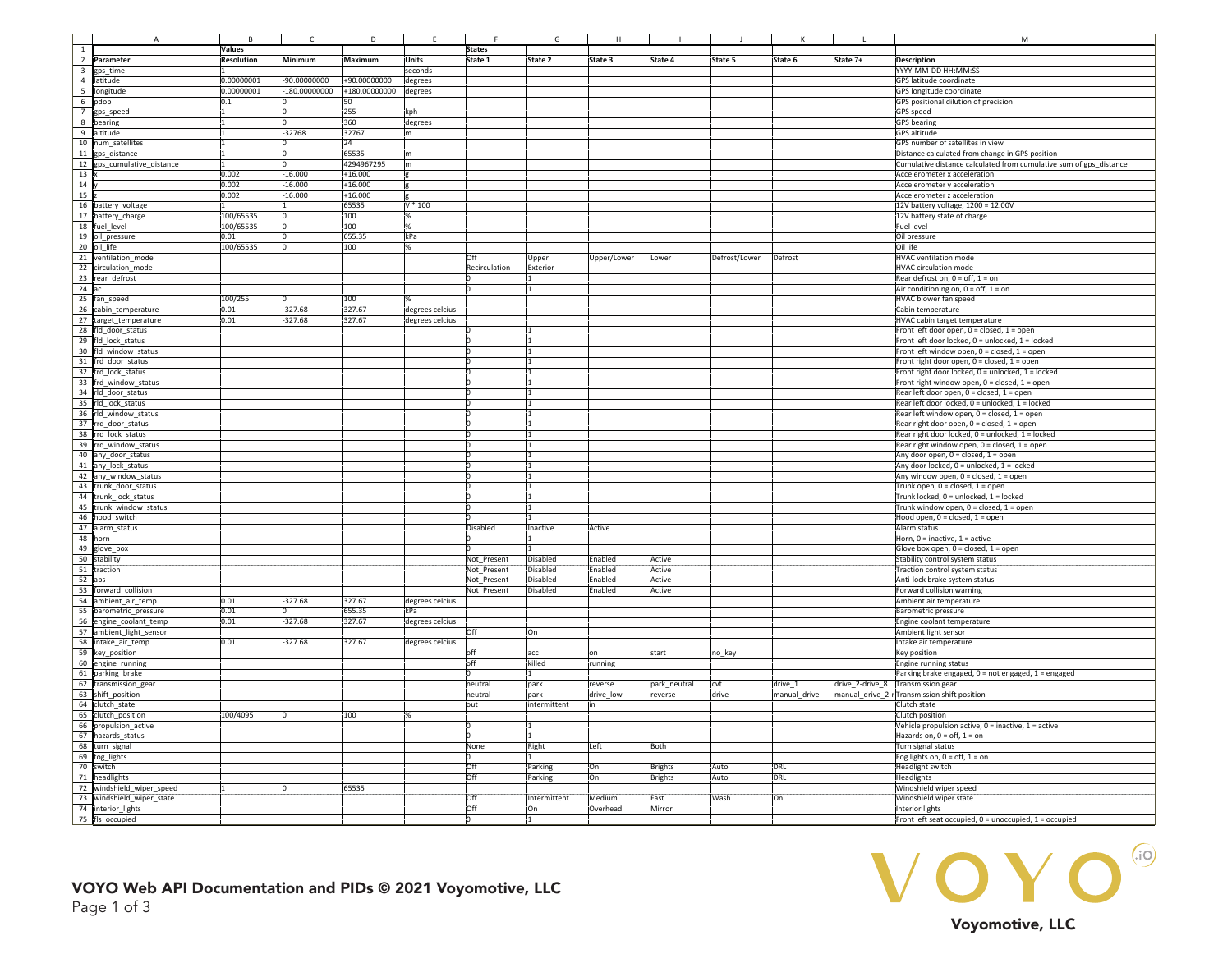|                |                                   |           |           |             |                 |              | G                  |                |                                                                         |      |          |     |                                                                |
|----------------|-----------------------------------|-----------|-----------|-------------|-----------------|--------------|--------------------|----------------|-------------------------------------------------------------------------|------|----------|-----|----------------------------------------------------------------|
| 76             | fls buckled                       |           |           |             |                 |              |                    |                |                                                                         |      |          |     | Front left seat buckled, 0 = unbuckled, 1 = buckled            |
| 77             | frs_occupied                      |           |           |             |                 |              |                    |                |                                                                         |      |          |     | Front right seat occupied, 0 = unoccupied, 1 = occupied        |
| 78             | frs buckled                       |           |           |             |                 |              |                    |                |                                                                         |      |          |     | Front right seat buckled, 0 = unbuckled, 1 = buckled           |
|                |                                   |           |           |             |                 |              |                    |                |                                                                         |      |          |     |                                                                |
| 79             | rls_occupied                      |           |           |             |                 |              |                    |                |                                                                         |      |          |     | Rear left seat occupied, 0 = unoccupied, 1 = occupied          |
|                | 80 rls_buckled                    |           |           |             |                 |              |                    |                |                                                                         |      |          |     | Rear left seat buckled, 0 = unbuckled, 1 = buckled             |
|                | 81 rrs_occupied                   |           |           |             |                 |              |                    |                |                                                                         |      |          |     | Rear right seat occupied, 0 = unoccupied, 1 = occupied         |
|                | 82 rrs_buckled                    |           |           |             |                 |              |                    |                |                                                                         |      |          |     | Rear right seat buckled, 0 = unbuckled, 1 = buckled            |
|                | 83 impact                         |           |           |             |                 | None         | Front              | Rear           | Right                                                                   | Left | Rollover | Any | Impact detected                                                |
|                |                                   |           |           |             |                 |              |                    |                |                                                                         |      |          |     |                                                                |
|                | 84 driver_airbag                  |           |           |             |                 | Not Present  | Disabled           | Enabled        | Deployed                                                                |      |          |     | Driver airbag                                                  |
|                | 85 passenger_airbag               |           |           |             |                 | Not_Present  | Disabled           | Enabled        | Deployed                                                                |      |          |     | Passenger airbag                                               |
|                | 86 Ir_airbag                      |           |           |             |                 | Not Present  | Disabled           | Enabled        | Deployed                                                                |      |          |     | Left rear airbag                                               |
|                | 87 rr_airbag                      |           |           |             |                 | Not_Present  | Disabled           | Enabled        | Deployed                                                                |      |          |     | Right rear airbag                                              |
|                | 88 Ifc_airbag                     |           |           |             |                 | Not Present  | Disabled           | nabled         |                                                                         |      |          |     | Left front curtain airbag                                      |
|                |                                   |           |           |             |                 |              |                    |                | Deployed                                                                |      |          |     |                                                                |
|                | 89 rfc_airbag                     |           |           |             |                 | Not Present  | Disabled           | inabled        | Deployed                                                                |      |          |     | Right front curtain airbag                                     |
|                | 90 Irc_airbag                     |           |           |             |                 | Not Present  | Disabled           | nabled         | Deployed                                                                |      |          |     | Left rear curtain airbag                                       |
|                | 91 rrc_airbag                     |           |           |             |                 | Not Present  | Disabled           | <b>Enabled</b> | Deployed                                                                |      |          |     | Right rear curtain airbag                                      |
|                | 92 odometer                       | 0.001     |           | 4294967.295 | lkm             |              |                    |                |                                                                         |      |          |     | Odometer                                                       |
|                |                                   |           |           |             |                 |              |                    |                |                                                                         |      |          |     |                                                                |
| 93             | distance                          |           |           | 65535       | 'n              |              |                    |                |                                                                         |      |          |     | Distance calculated from speed                                 |
| 94             | cumulative distance               |           |           | 4294967295  | (m              |              |                    |                |                                                                         |      |          |     | cumulative distance calculated from cumulative sum of distance |
| 95             | mil distance                      |           |           | 65535       | km              |              |                    |                |                                                                         |      |          |     | Distance traveled with malfunction indicator lamp (MIL) on     |
| 96             | accelerator_pedal_pressure        | 100/65535 |           | 100         |                 |              |                    |                |                                                                         |      |          |     | Accelerator pedal percentage depressed                         |
|                |                                   |           |           |             |                 |              |                    |                |                                                                         |      |          |     |                                                                |
| 97             | brake pedal pressure              | 100/65535 |           | 100         |                 |              |                    |                |                                                                         |      |          |     | Brake pedal percentage depressed                               |
| 98             | steering_wheel_angle              | 0.1       | $-3276.8$ | 3276.7      | degrees         |              |                    |                |                                                                         |      |          |     | Steering wheel angle, clockwise past 0 degrees is positive     |
| 99             | brake pedal state                 |           |           |             |                 |              |                    |                |                                                                         |      |          |     | Brake pedal state, 0 = not depressed, 1 = depressed            |
|                | 100 lft_pressure                  | 0.01      |           | 655.35      | kPa             |              |                    |                |                                                                         |      |          |     | Left front tire pressure                                       |
|                |                                   | 0.01      |           | 655.35      | kPa             |              |                    |                |                                                                         |      |          |     | Right front tire pressure                                      |
|                | 101 rft_pressure                  |           |           |             |                 |              |                    |                |                                                                         |      |          |     |                                                                |
|                | 102 Irt pressure                  | 0.01      |           | 655.35      | kPa             |              |                    |                |                                                                         |      |          |     | Left rear tire pressure                                        |
|                | 103 rrt_pressure                  | 0.01      |           | 655.35      | kPa             |              |                    |                |                                                                         |      |          |     | Right rear tire pressure                                       |
|                | 104 lft_temp                      | 0.01      | $-327.68$ | 327.67      | degrees celcius |              |                    |                |                                                                         |      |          |     | Left front tire temperature                                    |
|                | 105 rft temp                      | 0.01      | $-327.68$ | 327.67      | degrees celcius |              |                    |                |                                                                         |      |          |     | Right front tire temperature                                   |
|                |                                   |           |           |             |                 |              |                    |                |                                                                         |      |          |     |                                                                |
|                | 106 lrt_temp                      | 0.01      | $-327.68$ | 327.67      | degrees celcius |              |                    |                |                                                                         |      |          |     | Left rear tire temperature                                     |
|                | 107 rrt_temp                      | 0.01      | $-327.68$ | 327.67      | degrees celcius |              |                    |                |                                                                         |      |          |     | Right rear tire temperature                                    |
|                | 108 speed                         | 0.01      |           | 655.35      | kph             |              |                    |                |                                                                         |      |          |     | Vehicle speed                                                  |
| 109 rpm        |                                   |           |           | 65535       | rpm             |              |                    |                |                                                                         |      |          |     | Engine RPM                                                     |
|                | 110 instantaneous fuel economy    | 0.01      |           | 655.35      | L/hr            |              |                    |                |                                                                         |      |          |     | Instantaneous fuel economy                                     |
|                |                                   |           |           |             |                 |              |                    |                |                                                                         |      |          |     |                                                                |
|                | 111 mass air flow                 | 0.01      |           | 655.35      | grams/s         |              |                    |                |                                                                         |      |          |     | Mass air flow                                                  |
|                | 112 manifold absolute pressure    | 0.01      |           | 655.35      | kPa             |              |                    |                |                                                                         |      |          |     | Manifold absolute pressure                                     |
|                | 113 engine load                   | 100/65535 |           | 100         |                 |              |                    |                |                                                                         |      |          |     | Engine load                                                    |
|                | 114 mil status                    |           |           |             |                 |              |                    |                |                                                                         |      |          |     | Malfunction indicator lamp status                              |
|                |                                   |           |           | 127         |                 |              |                    |                |                                                                         |      |          |     |                                                                |
|                | 115 dtc count                     |           |           |             |                 |              |                    |                |                                                                         |      |          |     | Diagnostic trouble codes available                             |
|                | 116 ignition monitor              |           |           |             |                 | <b>SPARK</b> | <b>COMPRESSION</b> |                |                                                                         |      |          |     | Ignition monitors supported                                    |
|                | 117 component_test                |           |           |             |                 |              |                    |                | TEST_UNAVAILABTEST_UNAVAILABTEST_AVAILABLE_TEST_AVAILABLE_COMPLETE      |      |          |     | Component test status                                          |
|                | 118 fuel system_test              |           |           |             |                 |              |                    |                | TEST_UNAVAILAB TEST_UNAVAILAB TEST_AVAILABLE_TEST_AVAILABLE_COMPLETE    |      |          |     | Fuel system test status                                        |
|                | 119 misfire test                  |           |           |             |                 |              |                    |                | TEST_UNAVAILABTEST_UNAVAILABTEST_AVAILABLE TEST_AVAILABLE_COMPLETE      |      |          |     | Misfire test status                                            |
|                |                                   |           |           |             |                 |              |                    |                |                                                                         |      |          |     |                                                                |
|                | 120 EGR system                    |           |           |             |                 |              |                    |                | TEST UNAVAILAB TEST UNAVAILAB TEST AVAILABLE TEST AVAILABLE COMPLETE    |      |          |     | EGR system test status                                         |
|                | 121 oxygen_sensor_heater          |           |           |             |                 |              |                    |                | TEST UNAVAILAB TEST UNAVAILAB TEST AVAILABLE TEST AVAILABLE COMPLETE    |      |          |     | Oxygen sensor heater test status                               |
|                | 122 oxygen sensor                 |           |           |             |                 |              |                    |                | TEST UNAVAILAB TEST UNAVAILAB TEST AVAILABLE TEST AVAILABLE COMPLETE    |      |          |     | Oxygen sensor test status                                      |
|                | 123 AC_refrigerant                |           |           |             |                 |              |                    |                | TEST UNAVAILAB TEST UNAVAILAB TEST AVAILABLE TEST AVAILABLE COMPLETE    |      |          |     | AC refrigerant test status                                     |
|                |                                   |           |           |             |                 |              |                    |                | TEST UNAVAILAB TEST UNAVAILAB TEST AVAILABLE TEST AVAILABLE COMPLETE    |      |          |     |                                                                |
|                | 124 secondary_air_system          |           |           |             |                 |              |                    |                |                                                                         |      |          |     | Secondary air system test status                               |
|                | 125 evaporative_system            |           |           |             |                 |              |                    |                | TEST UNAVAILAB TEST UNAVAILAB TEST AVAILABLE TEST AVAILABLE COMPLETE    |      |          |     | Evaporative system test status                                 |
|                | 126 heated_catalyst               |           |           |             |                 |              |                    |                | TEST UNAVAILAB TEST UNAVAILAB TEST AVAILABLE TEST AVAILABLE COMPLETE    |      |          |     | Heated catalyst test status                                    |
|                | 127 catalyst                      |           |           |             |                 |              |                    |                | TEST UNAVAILAB TEST UNAVAILAB TEST AVAILABLE TEST AVAILABLE COMPLETE    |      |          |     | Catalyst test status                                           |
|                | 128 VVT system                    |           |           |             |                 |              |                    |                | TEST UNAVAILAB TEST UNAVAILAB TEST AVAILABLE TEST AVAILABLE COMPLETE    |      |          |     | VVT system test status                                         |
|                |                                   |           |           |             |                 |              |                    |                |                                                                         |      |          |     |                                                                |
|                | 129 PM filter monitoring          |           |           |             |                 |              |                    |                | TEST UNAVAILAB TEST UNAVAILAB TEST AVAILABLE TEST AVAILABLE COMPLETE    |      |          |     | PM filter monitoring test status                               |
|                | 130 exhaust_gas_sensor            |           |           |             |                 |              |                    |                | TEST UNAVAILAB TEST UNAVAILAB TEST AVAILABLE TEST AVAILABLE COMPLETE    |      |          |     | Exhaust gas sensor test status                                 |
|                | 131 boost pressure                |           |           |             |                 |              |                    |                | TEST UNAVAILAB TEST UNAVAILAB TEST AVAILABLE TEST AVAILABLE COMPLETE    |      |          |     | Boost pressure test status                                     |
|                | 132 NOx_SCR_monitor               |           |           |             |                 |              |                    |                | TEST UNAVAILAB TEST UNAVAILAB TEST AVAILABLE TEST AVAILABLE COMPLETE    |      |          |     | <b>NOx SCR monitor test status</b>                             |
|                | 133 NMHC catalyst                 |           |           |             |                 |              |                    |                | TEST UNAVAILAB TEST UNAVAILAB TEST AVAILABLE TEST AVAILABLE COMPLETE    |      |          |     | NMHC catalyst test status                                      |
|                |                                   |           |           |             |                 |              |                    |                |                                                                         |      |          |     |                                                                |
|                | 134 engine_oil_temperature        |           | $-40$     | 210         | degrees celcius |              |                    |                |                                                                         |      |          |     | Engine oil temperature                                         |
|                | 135 primary short term fuel trim  | 100/128   | $-100$    | 99.2        |                 |              |                    |                |                                                                         |      |          |     | Primary short term fuel trim                                   |
|                | 136 primary_long_term_fuel_trim   | 100/128   | $-100$    | 99.2        |                 |              |                    |                |                                                                         |      |          |     | Primary long term fuel trim                                    |
| 137            | secondary short term fuel trim    | 100/128   | 100       | 99.2        |                 |              |                    |                |                                                                         |      |          |     | secondary short term fuel trim                                 |
|                |                                   |           |           |             |                 |              |                    |                |                                                                         |      |          |     |                                                                |
|                | 138 secondary long term fuel trim | 100/128   | 100       | 99.2        |                 |              |                    |                |                                                                         |      |          |     | Secondary long term fuel trim                                  |
|                | 139 oxygen sensor present         |           |           |             |                 |              |                    |                | Bitmask - [A0A3] == Bank 1, Sensors 1-4. [A4A7] == Bank 2, Sensors 1-4. |      |          |     | Oxygen sensor present                                          |
|                | 140 oxygen_sensor_voltage_1       | 1/200     |           | 1.275       |                 |              |                    |                |                                                                         |      |          |     | Oxygen sensor 1 voltage                                        |
| 141            | oxygen sensor fuel 1              | 100/128   | $-100$    | 99.2        |                 |              |                    |                |                                                                         |      |          |     | Oxygen sensor 1 short term fuel trim                           |
|                |                                   |           |           |             |                 |              |                    |                |                                                                         |      |          |     |                                                                |
| 142            | oxygen_sensor_voltage_2           | 1/200     |           | 1.275       |                 |              |                    |                |                                                                         |      |          |     | Oxygen sensor 2 voltage                                        |
| 143            | oxygen_sensor_fuel_2              | 100/128   | $-100$    | 99.2        |                 |              |                    |                |                                                                         |      |          |     | Oxygen sensor 2 short term fuel trim                           |
| 144            | oxygen_sensor_voltage_3           | 1/200     |           | 1.275       |                 |              |                    |                |                                                                         |      |          |     | Oxygen sensor 3 voltage                                        |
| 145            | oxygen_sensor_fuel_3              | 100/128   | $-100$    | 99.2        |                 |              |                    |                |                                                                         |      |          |     | Oxygen sensor 3 short term fuel trim                           |
|                |                                   | 1/200     |           | 1.275       |                 |              |                    |                |                                                                         |      |          |     |                                                                |
|                | 146 oxygen_sensor_voltage_4       |           |           |             |                 |              |                    |                |                                                                         |      |          |     | Oxygen sensor 4 voltage                                        |
|                | 147 oxygen_sensor_fuel_4          | 100/128   | $-100$    | 99.2        |                 |              |                    |                |                                                                         |      |          |     | Oxygen sensor 4 short term fuel trim                           |
| 148 x1         |                                   | 0.002     | $-16.000$ | $+16.000$   |                 |              |                    |                |                                                                         |      |          |     | Extended 20Hz accelerometer x acceleration at time 1           |
| 149x2          |                                   | 0.002     | $-16.000$ | $+16.000$   |                 |              |                    |                |                                                                         |      |          |     | Extended 20Hz accelerometer x acceleration at time 2           |
| $150 \times 3$ |                                   | 0.002     | $-16.000$ | $+16.000$   |                 |              |                    |                |                                                                         |      |          |     | Extended 20Hz accelerometer x acceleration at time 3           |
|                |                                   |           |           |             |                 |              |                    |                |                                                                         |      |          |     |                                                                |